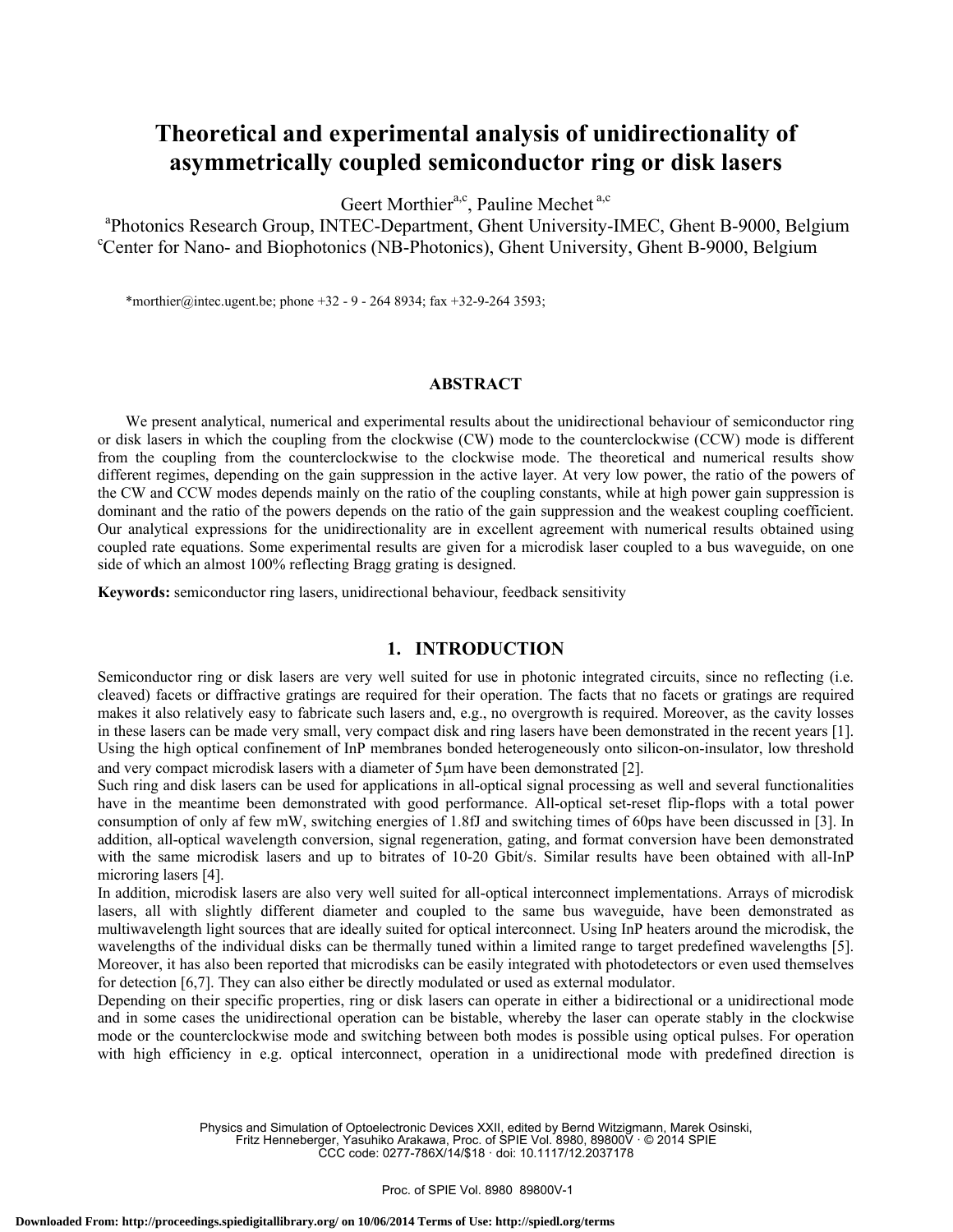preferred. For the application as optical regenerator, a certain degree of unidirectional operation is also necessary and the decision threshold is determined by this degree of unidirectionality [8].

Unidirectionality is generally possible thanks to a different self and cross gain suppression in ring lasers, but is counteracted by a.o. mutual coupling between clockwise and counter clockwise propagating waves due to scattering, which itself is due to sidewall surface roughness. Asymmetric coupling between clockwise and counter clockwise modes, e.g. resulting from a low reflection at one end of the bus waveguide and a high reflection a the other end, on the other hand will also promote unidirectionality.

There have been several reports recently on unidirectional ring lasers or microdisk lasers coupled to a relatively strong reflector at one side only of the bus waveguide [10,11], such as shown in Figure 1. In [10], such unidirectional operation has been qualitatively demonstrated using camera images of the light scattered by the waveguide roughness. In [11], a more detailed experimental and numerical analysis is presented for heterogeneously integrated microdisk lasers coupled to a bus waveguide on one side of which an almost 100% reflecting Bragg grating was designed.

Not surprisingly, unidirectional operation has also been observed in ring lasers in which a nonreciprocal, magnetically controlled semiconductor optical amplifier was incorporated [13], and in a ring laser coupled with an S-section [12]. Such solutions are however far more complicated than simple ring or disk lasers with an asymmetrically reflecting bus waveguide.

In this paper, we focus on ring or disk lasers coupled to a bus waveguide with at one side a non-reflecting end and at the other side a strongly reflecting end, e.g. due to the presence of a Bragg grating in the bus waveguide. We derive the ratios of clockwise and counter clockwise power in the ring/disk analytically and thus obtain an analytical description of the degree of unidirectionality. We will see that there are two different regimes, a low-power regime where gain suppression only has a minor influence and a high-power regime where gain suppression has a dominant influence.

From the theoretical analysis, it is also possible to determine the external feedback sensitivity of unidirectional ring or disk lasers and to compare the feedback sensitivity (normalized to facet loss) to other laser structures. At low power levels, highly unidirectional ring or disk lasers are more sensitive to external reflections than edge-emitting lasers such as Fabry-Perot or DFB lasers. At high enough power levels though, the gain suppression makes these lasers potentially less sensitive to external feedback. This will be discussed during the oral presentation.



Figure 1. Schematic structure of a ring laser coupled to a bus waveguide, with a reflecting Bragg grating on one side.

### **2. COUPLED RATE EQUATIONS**

We start from the coupled rate equations for the complex field amplitudes  $E_{CW}$  and  $E_{CCW}$  of the clockwise and counter clockwise propagating laser modes respectively:

$$
\frac{dE_{CW}}{dt} = \frac{1}{2}(1 + j\alpha)\left[G - \frac{1}{\tau_p}\right]E_{CW} + K_1 E_{CCW}
$$
\n<sup>(1)</sup>

$$
\frac{dE_{CCW}}{dt} = \frac{1}{2}(1+j\alpha)\left[G - \frac{1}{\tau_p}\right]E_{CCW} + K_2E_{CW}
$$
\n(2)

With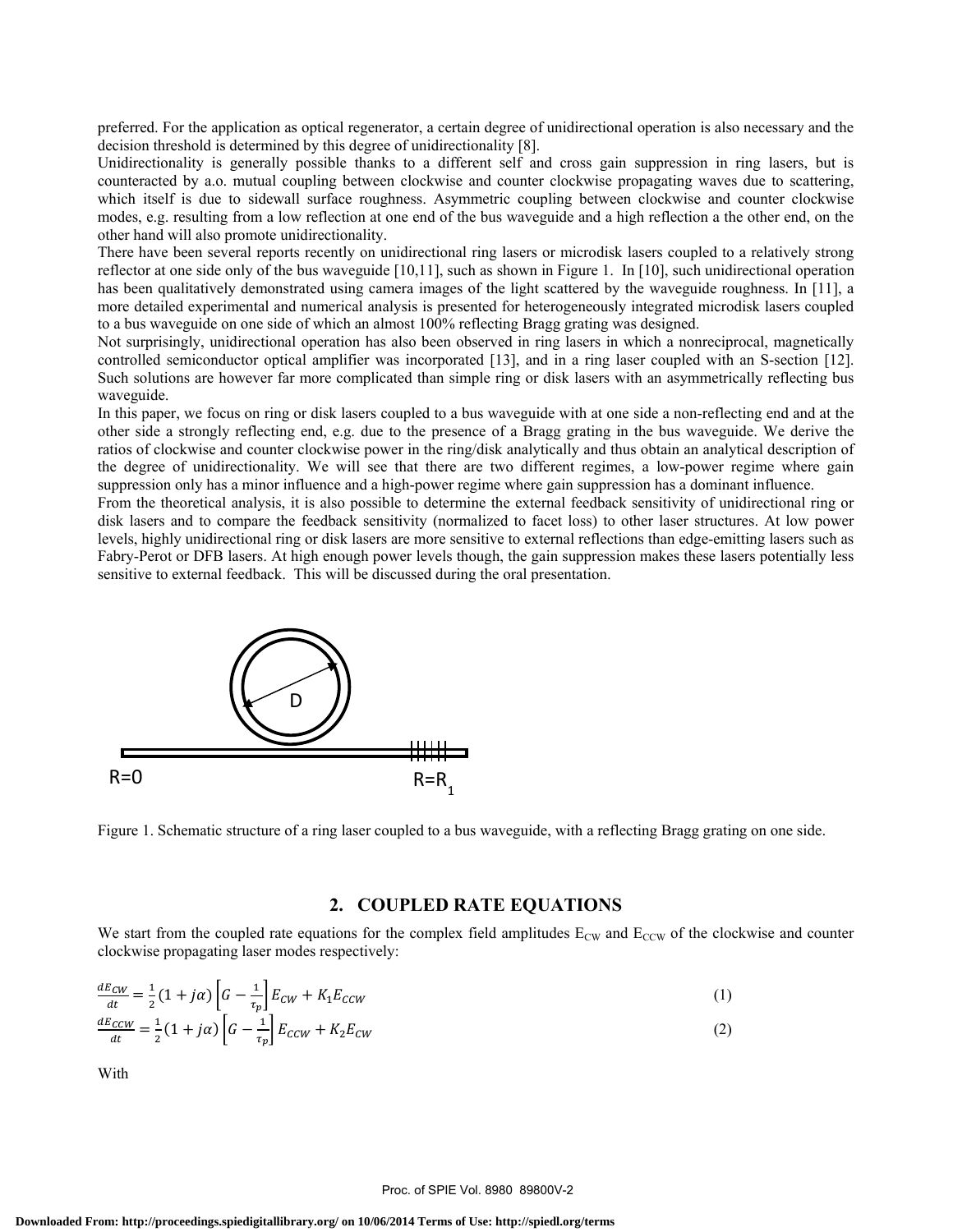$$
E_{CW} = \sqrt{S_{CW}} \exp(j\varphi_{CW}), E_{CW} = \sqrt{S_{CCW}} \exp(j\varphi_{CCW}), K_i = |K_i| \exp(j\varphi_i)
$$
 (3)

The coupling coefficients  $K_i$  are the total field reflection (including phase) seen by the CW or CCW mode divided by the roundtrip time of the ring or disk under consideration. They include scattering due to sidewall roughness as well as reflections from facets or gratings in the bus waveguide. We have normalized the optical fields such that their squared amplitude is equal to the photon number S. We can now decompose the equations for the complex electrical fields into an amplitude and phase equation. We consider the static case, for which the field amplitudes (and photon numbers S) are constant in time. Important in ring or disk lasers is that the gain for the CW and CCW mode experiences different gain suppression, i.e.

$$
G_{CW} = G_0(N)/[1 + \epsilon S_{CW} + 2\epsilon S_{CCW}]
$$
  
\n
$$
G_{CCW} = G_0(N)/[1 + 2\epsilon S_{CW} + \epsilon S_{CCW}]
$$
\n(4)

This gain suppression is spectrally symmetric around the laser line, such that there is no effect on the refractive index (or on the phase). Eqs. (1) to (4) can be combined to obtain (with  $\Delta \varphi = \varphi_{CW} - \varphi_{CCW}$  and  $S_{CW}/S_{CCW} = \lambda^2$ ):

$$
G_0/[1 + \varepsilon S_{CW} + 2\varepsilon S_{CCW}] = \frac{1}{\tau_p} - 2\frac{|K_1|}{\lambda}\cos(\Delta\varphi - \phi_1)
$$
\n<sup>(5)</sup>

$$
G_0[1 + 2\varepsilon S_{CW} + \varepsilon S_{CCW}] = \frac{1}{\tau_p} - 2|K_2|\lambda \cos(\Delta \varphi + \varphi_2)
$$
\n<sup>(6)</sup>

$$
\frac{d\varphi_{CW}}{dt} = \Delta\omega = \frac{\alpha}{2} \left( G_0 - \frac{1}{\tau_p} \right) - \frac{|K_1|}{\lambda} sin(\Delta\varphi - \varphi_1)
$$
\n(7)

$$
\frac{d\varphi_{CCW}}{dt} = \Delta\omega = \frac{\alpha}{2} \left( G_0 - \frac{1}{\tau_p} \right) + |K_2|\lambda \sin(\Delta\varphi + \varphi_2)
$$
\n(8)

### **3. LOW POWER REGIME**

In a ring/disk laser coupled to a reflector on one side of the bus waveguide, one can assume that  $K_2$  is due to sidewall roughness and residual facet reflection, while  $K_1$  also includes reflection from the reflector (e.g. Bragg reflector) in the bus waveguide and is thus much larger than  $K_2$ . With  $\kappa$  being the coupling between the ring/disk and the bus waveguide and  $r_1$  the field reflection in the bus waveguide, one can write:

$$
K_1 = K_2 + |\kappa|^2 \frac{r_1}{\pi D} v_g \tag{9}
$$

D is the diameter of the ring/disk and  $v_g$  the group velocity in the laser cavity.  $r_1$  should also include the phase delay due to the coupler and due to the propagation between the ring and the reflector (being a facet or Bragg grating e.g.). We will first derive  $\lambda$  from the equations (5)-(8) for bias currents close to the threshold current, when the gain suppression can still be neglected. From (7) and (8), one finds that:

$$
|K_1|sin(\Delta\varphi - \phi_1) = -|K_2|\lambda^2 sin(\Delta\varphi + \phi_2)
$$
\n(10)

While subtracting (5) and (6), for  $\varepsilon=0$ , gives:

$$
|K_1|cos(\Delta \varphi - \varphi_1) = |K_2|\lambda^2 cos(\Delta \varphi + \varphi_2)
$$
\n(11)

Dividing (10) and (11) then results in:

$$
tan(\Delta \varphi - \varphi_1) = -tan(\Delta \varphi + \varphi_2), \text{ or } \Delta \varphi = \frac{\varphi_1 - \varphi_2}{2} + m\pi \text{ (m = 0,1)}
$$
\n(12)

Substituting  $\Delta\varphi$  in (10) or (11) readily gives:

$$
\lambda^2 = \frac{s_{CW}}{s_{CCW}} = \frac{|K_1|}{|K_2|} \tag{13}
$$

#### Proc. of SPIE Vol. 8980 89800V-3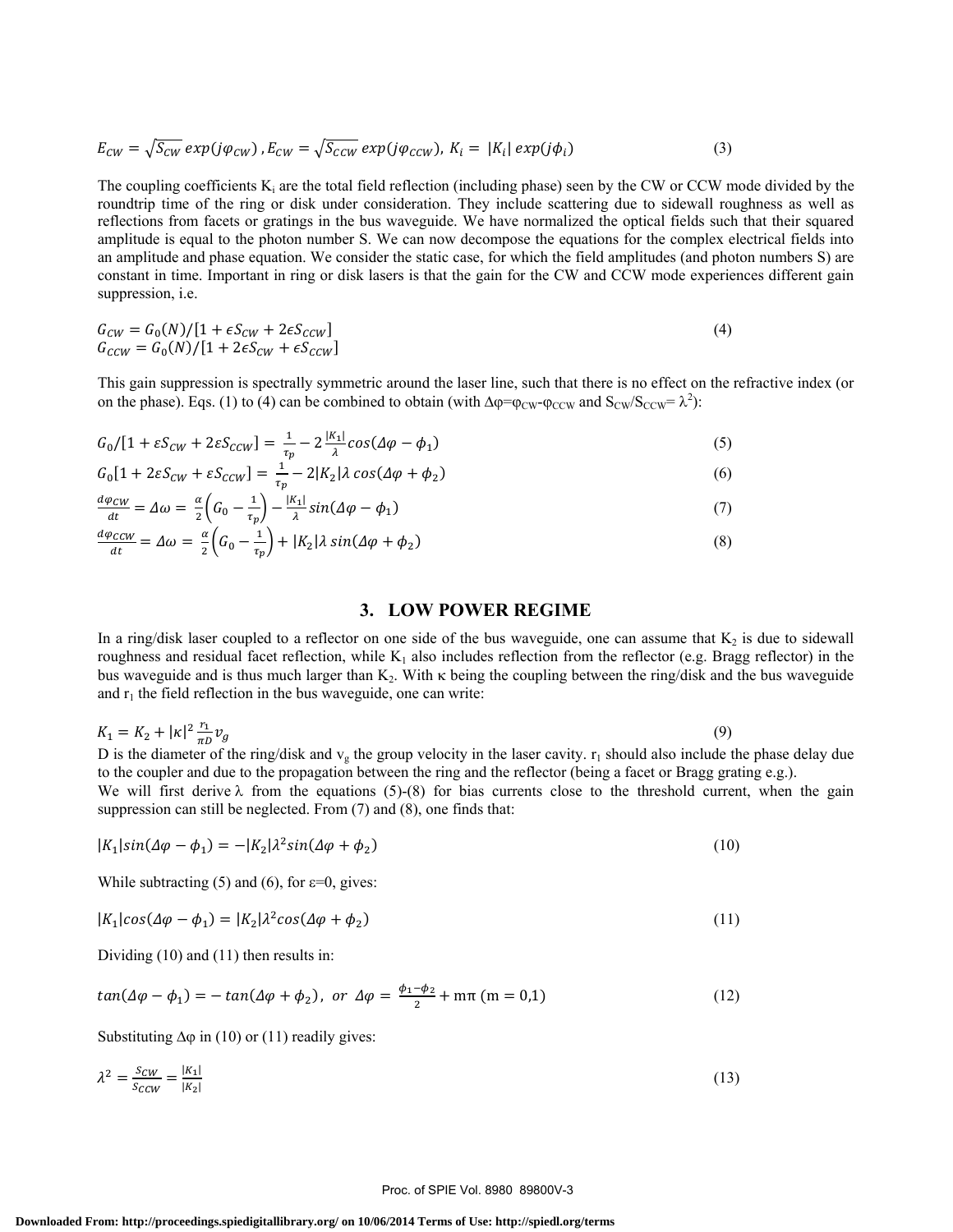Which shows that the powers in the clockwise and counter clockwise modes are in the same ratio as their respective field reflection coefficients. For the threshold gain, one easily finds:

$$
G_0 = \frac{1}{\tau_p} - 2\sqrt{|K_1K_2|} \cos\left(m\pi - \frac{\phi_1 + \phi_2}{2}\right)
$$
 (14)

The value for m (0 or 1) that gives a positive cosine has to be chosen as it is the solution that results in lowest threshold gain. A typical value for  $K_2$  is 6.28 10<sup>9</sup> s<sup>-1</sup> (see [3]). For a microdisk laser with a 10  $\mu$ m diameter, a group index of 3, 2% of coupling between the disk and the bus waveguide and a reflection  $r_1=1$ , we find for  $K_1$  the value 0.02  $10^{14}$ μm/s/( $\pi$ 10μm)=6.36  $10^{10}$  s<sup>-1</sup>. This gives a ratio  $\frac{K_1}{K_2}$  of about 10.

At higher bias currents, one also has to include the gain suppression. Equation (10) doesn't change in this case, but equation (11) must be replaced by (with  $\varepsilon' = \varepsilon/(1+3\varepsilon S_{\text{CW}})$ ):

$$
\varepsilon' G_0 (S_{CW} - S_{CCW}) = 2|K_2|\lambda \cos(\Delta \varphi + \phi_2) - \frac{2}{\lambda}|K_1|\cos(\Delta \varphi - \phi_1)
$$
  
\n
$$
\varepsilon' G_0 (S_{CW} - S_{CCW}) = 2|K_2|\lambda \frac{\sin[2\Delta \varphi + \phi_2 - \phi_1]}{\sin[\Delta \varphi - \phi_1]} \approx \varepsilon' G_0 S_{CW}
$$
\n(16)

We now consider the case with  $\lambda > 1$ , i.e. $|K_1| > |K_2|$ , and thus can neglect S<sub>CCW</sub>. To take into account the gain suppression, we introduce the approximations:

$$
\lambda^2 = \frac{|K_1|}{|K_2|} (1+\delta) \quad \text{and} \quad \Delta \varphi = \frac{\phi_1 - \phi_2}{2} + \delta \varphi \tag{17}
$$

with δ and δφ being small. Substituting these expansions in (10) allows to derive δφ and substitution in (17) gives:

$$
\varepsilon' G_0 S_{CW} \cos \left( m \pi - \frac{\phi_1 + \phi_2}{2} \right) = 2 \delta \sqrt{|K_1||K_2|}
$$
\n
$$
\lambda^2 = \frac{|K_1|}{|K_2|} \left( 1 + \frac{\varepsilon' G_0 S_{CW} \cos \left( m \pi - \frac{\phi_1 + \phi_2}{2} \right)}{2 \sqrt{|K_1||K_2|}} \right)
$$
\n(18)

For a numerical example, we consider again the microdisk with a 10<sup>u</sup>m diameter, for which  $|K_1|$  and  $|K_2|$  are 6.36 10<sup>10</sup> s<sup>-1</sup> and 6.36 10<sup>2</sup> s<sup>-1</sup> remeatively. In Figure 2, we plot the values of  $3^2$  obtained for and 6.36 10<sup>9</sup> s<sup>-1</sup> respectively. In Figure 2, we plot the values of  $\lambda^2$  obtained for two different values of  $\varepsilon$ ,  $\varepsilon = 1.10^{-18}$  cm<sup>3</sup> and  $\varepsilon$  = 2 10<sup>-18</sup> cm<sup>3</sup>., and for  $(\phi_1, \phi_2)$ =(0, 0) and  $(\phi_1, \phi_2)$ =(0,  $\pi/2$ ) respectively. The solid lines with symbols represent the values obtained from a numerical time domain simulation of the coupled equations (1), while the dashed lines represent the values obtaind using (18). The approximation can be made even better by replacing  $S_{CW}$  by  $S_{CW}(1-|K_2/K_1|)$ .

For the special case  $\phi_1 + \phi_2 = \pi$ , and for  $\varepsilon = 0$ , one finds from (11) that  $\Delta \phi - \phi_1 = \pm \pi/2$  and thus cos( $\Delta \phi - \phi_1$ )=0. Although one finds from (10) that  $\lambda^2 = |K_1/K_2|$ , we obtain from the time domain numerical analysis a self-pulsating behaviour irrespective of the value of ε.

It is emphasized that the above approximations are only valid as long as  $\delta$  is small, i.e. as long as  $\epsilon G_0 S_{CW}$  $(2\sqrt{|K_1||K_2|}).$ 

## **4. HIGH POWER REGIME**

For high power levels or low coupling constants K<sub>1</sub> and K<sub>2</sub>, one has  $\varepsilon G_0 S_{CW} \gg (2\sqrt{|K_1||K_2|})$ , and in this case we can assume that  $\lambda^2 \gg |K_1|/|K_2|$ . From (10), it then follows that:

$$
\Delta \varphi + \phi_2 = 0 \text{ and } \Delta \varphi - \phi_1 = -(\phi_1 + \phi_2) \tag{19}
$$

Substitution in (16) gives: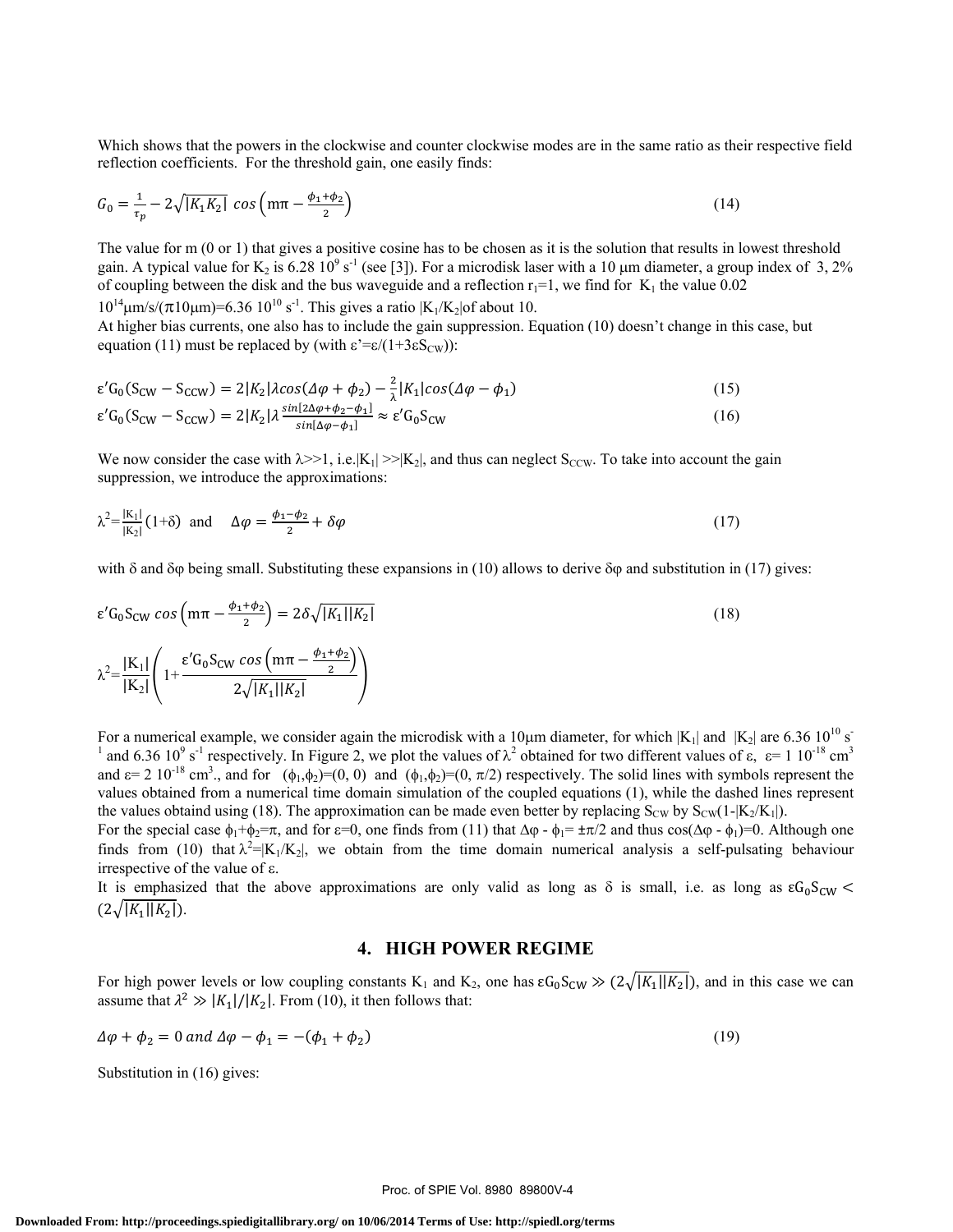$$
\varepsilon' G_0 S_{CW} = 2|K_2|\lambda - \frac{2}{\lambda}|K_1|\cos(\phi_1 + \phi_2)
$$
\n(20)

with solution:



Figure 2. Ratio of power in CW and CCW modes, obtained from a numerical solution of the coupled rate equations, for a microdisk laser with coupling coefficients  $K_1=6 10^{10} s^{-1}$ , and  $K_2=6 10^9 s^{-1}$ ,  $(\bullet)$  for  $(\phi_1, \phi_2)=(0, 0)$  and  $\epsilon=2 10^{-18}$  cm<sup>3</sup>,  $(\bullet)$ for  $(\phi_1, \phi_2) = (0, 0)$  and  $\varepsilon = 1 \cdot 10^{-18}$  cm<sup>3</sup>, and  $(A)$  for  $(\phi_1, \phi_2) = (0, \pi/2)$  and  $\varepsilon = 1 \cdot 10^{-18}$  cm<sup>3</sup>. The dashed lines are the approximation as obtained by (20).

Figure 3 shows  $\lambda^2$  obtained from a time domain numerical solution of the coupled wave equations (1) up to higher current levels for the case,  $K_1=6.36 \cdot 10^8 \text{ s}^{-1}$ ,  $K_2=3.18 \cdot 10^8 \text{ s}^{-1}$ , and  $\varepsilon=1 \cdot 10^{-18} \text{ cm}^3$  as well as the results for currents above 2.5mA obtained using (21). Although the ratio  $K_1/K_2$  is only 2, one obtains much higher  $\lambda^2$  values and they correspond quite well to the values obtaind using (21).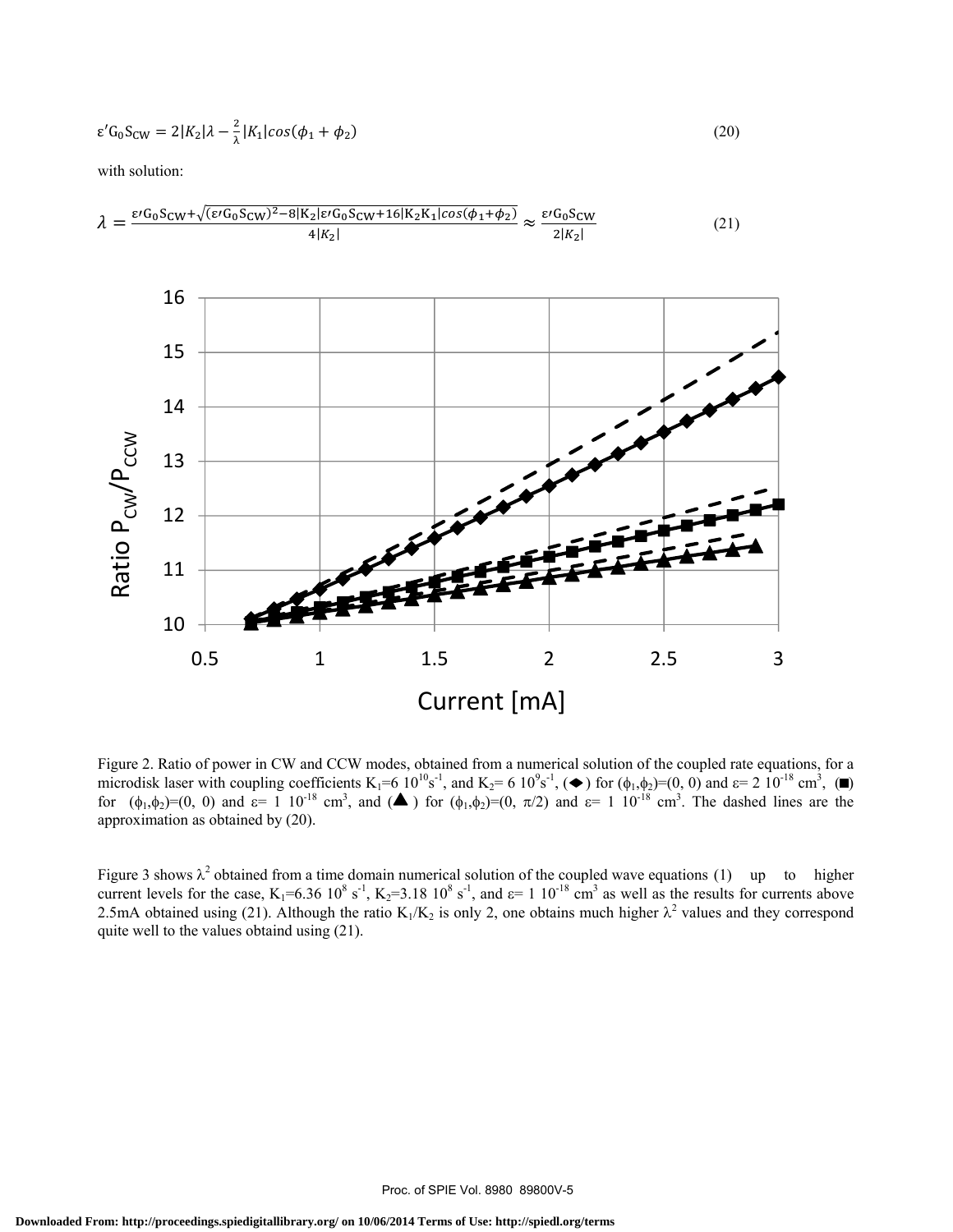

Figure 3. Ratio of power in CW and CCW modes, ( $\bullet$ ) obtained from a numerical solution of the coupled rate equations, for a microdisk laser with coupling coefficients  $K1=6.36 \times 10^8$ s<sup>-1</sup>, and 3.18  $10^8$ s<sup>-1</sup>, and (-) obtained from expression (23)  $\varepsilon$ = 1 10<sup>-18</sup> cm<sup>3</sup>.

### **5. EXPERIMENTAL RESULTS**

Two microdisk lasers with diameter 7.5μm and a highly reflecting Bragg mirror on one side were investigated experimentally. Figure 4 shows the measured output power spectra from both output sides for one of these lasers.



Figure 4. Output spectra from clockwise and counter clockwise mode for a 7.5μm diameter microdisk laser with Bragg reflector on one side of the bus waveguide.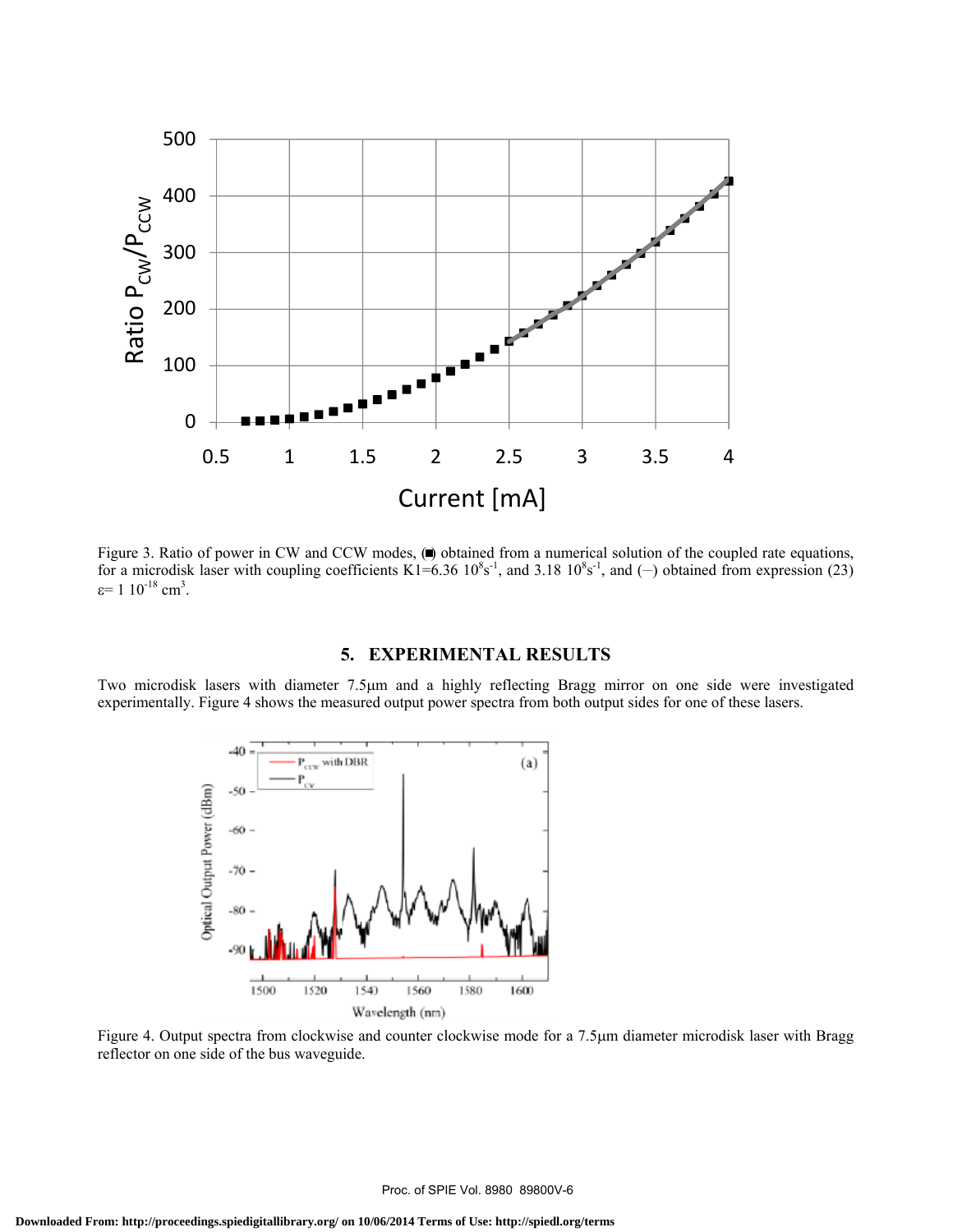One can see that the extinction ratio between the optical powers coupled out of the waveguide on the side of the DBR structure and on the side without DBR is 46.1 dB. Measurements on separate DBR mirrors indicated a reduction in transmission of 33.1dB, giving an extinction ratio inside the disk between clockwise and counter clockwise of 13dB. Hence, the microdisk laser behaves as a unidirectional laser with predefined lasing direction and it can be used as a high efficiency light source.

### **6. CONCLUSION**

We have shown theoretically that ring or disk lasers with a strong reflection from one side and weak reflection from the other side can be operating in a unidirectional mode. At low power levels, the ratio of powers in clockwise and counter clockwise mode is approximately equal to the ratio of the coupling coefficients between clockwise and counter clockwise mode, while at high power levels this ratio is determined by gain suppression and the lowest coupling coefficient. A unidirectional operation with predefined direction thus requires only a modest asymmetry if sufficiently high power levels can be reached inside the rign or disk. At lower power levels on the contrary, a strong asymmetry is required.

From the equations for  $\Delta\omega$  it is possible to derive sensitivity to external feedback. This will be discussed during the conference.